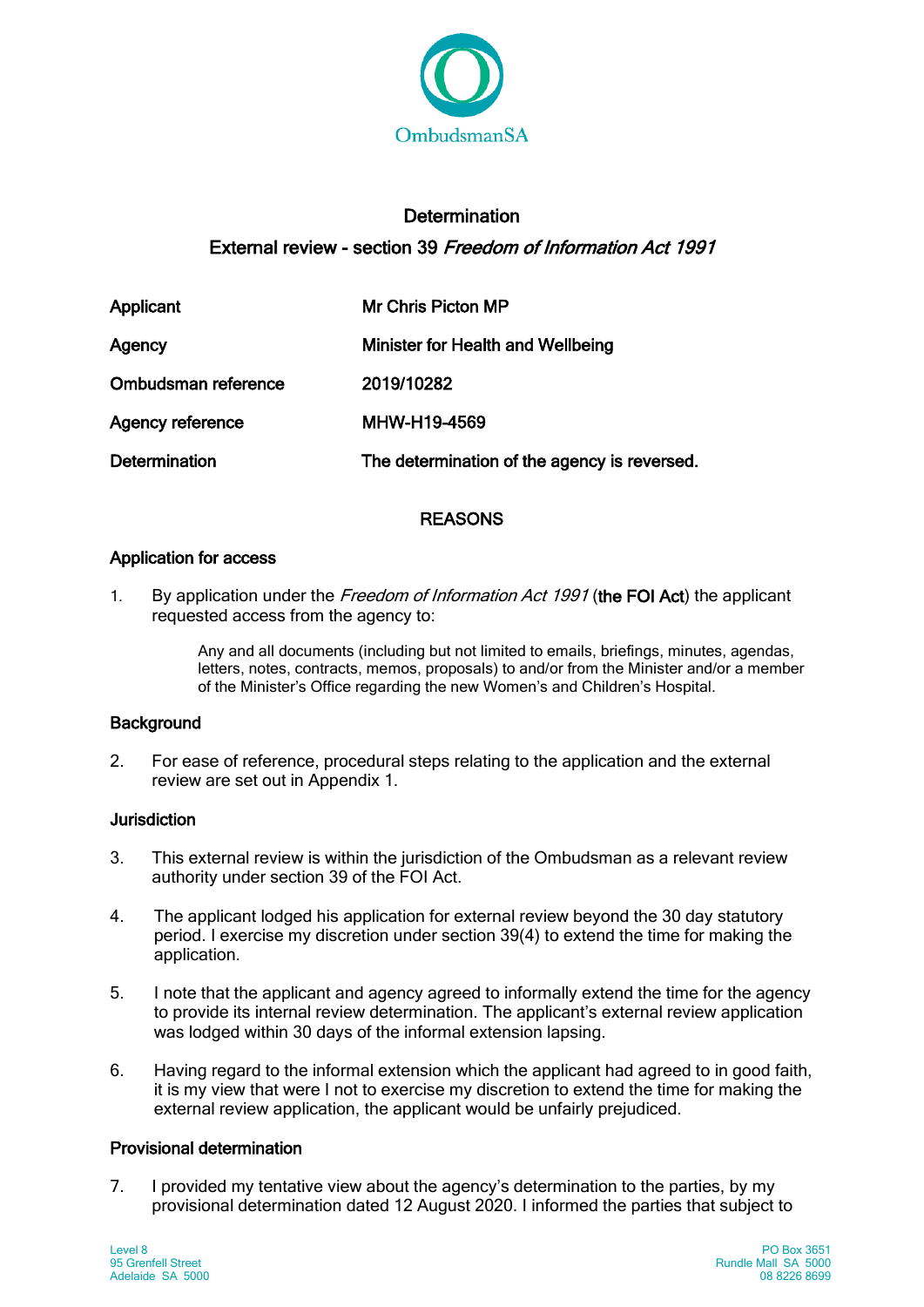my receipt and consideration of submissions from the parties I proposed to reverse the agency's determination.

8. Neither of the parties provided submissions in response. Accordingly, this determination is in the same terms as my provisional determination.

### Relevant law

- 9. A person has a legally enforceable right to be given access to an agency's documents in accordance with the FOI Act.<sup>1</sup>
- 10. The FOI Act provides that upon receipt of an access application, an agency may make a determination to refuse access where the documents are 'exempt'. Schedule 1 lists various exemption clauses which may be claimed by an agency as a basis for refusing access.
- 11. Under section 48, the onus is on the agency to justify its determination 'in any proceedings'. This includes the external review process.
- 12. Section 39(11) provides that the Ombudsman may confirm, vary or reverse the agency's determination in an external review, based on the circumstances existing at the time of review.
- 13. Clauses 1(1) and 9(1) of Schedule 1 of the FOI Act are relevant to my review. I set those clauses out in full:

### 1—Cabinet documents

- (1) A document is an exempt document—
	- (a) if it is a document that has been specifically prepared for submission to Cabinet (whether or not it has been so submitted); or
	- (b) if it is a preliminary draft of a document referred to in paragraph (a); or

(c) if it is a document that is a copy of or part of, or contains an extract from, a document referred to in paragraph (a) or (b); or

(e) if it contains matter the disclosure of which would disclose information concerning any deliberation or decision of Cabinet; or

(f) if it is a briefing paper specifically prepared for the use of a Minister in relation to a matter submitted, or proposed to be submitted to Cabinet.

#### 9—Internal working documents

(1) A document is an exempt document if it contains matter—

(a) that relates to—

(i) any opinion, advice or recommendation that has been obtained, prepared or recorded; or

(ii) any consultation or deliberation that has taken place, in the course of, or for the purpose of, the decision-making functions of the Government, a Minister or an agency; and

(b) the disclosure of which would, on balance, be contrary to the public interest.

## Documents in issue

- 14. The agency failed to make a determination or internal review determination within either of the legislated timeframes, but purported to issue a belated determination after the expiry of both deadlines.
- 15. Section 14(2) of the FOI Act requires agencies to deal with applications within 30 days after they are received. Section 19(2)(b) provides that if an agency fails to determine an application within 30 days after receiving it, it is to be taken to have determined the

<sup>-</sup>Freedom of Information Act 1991, section 12.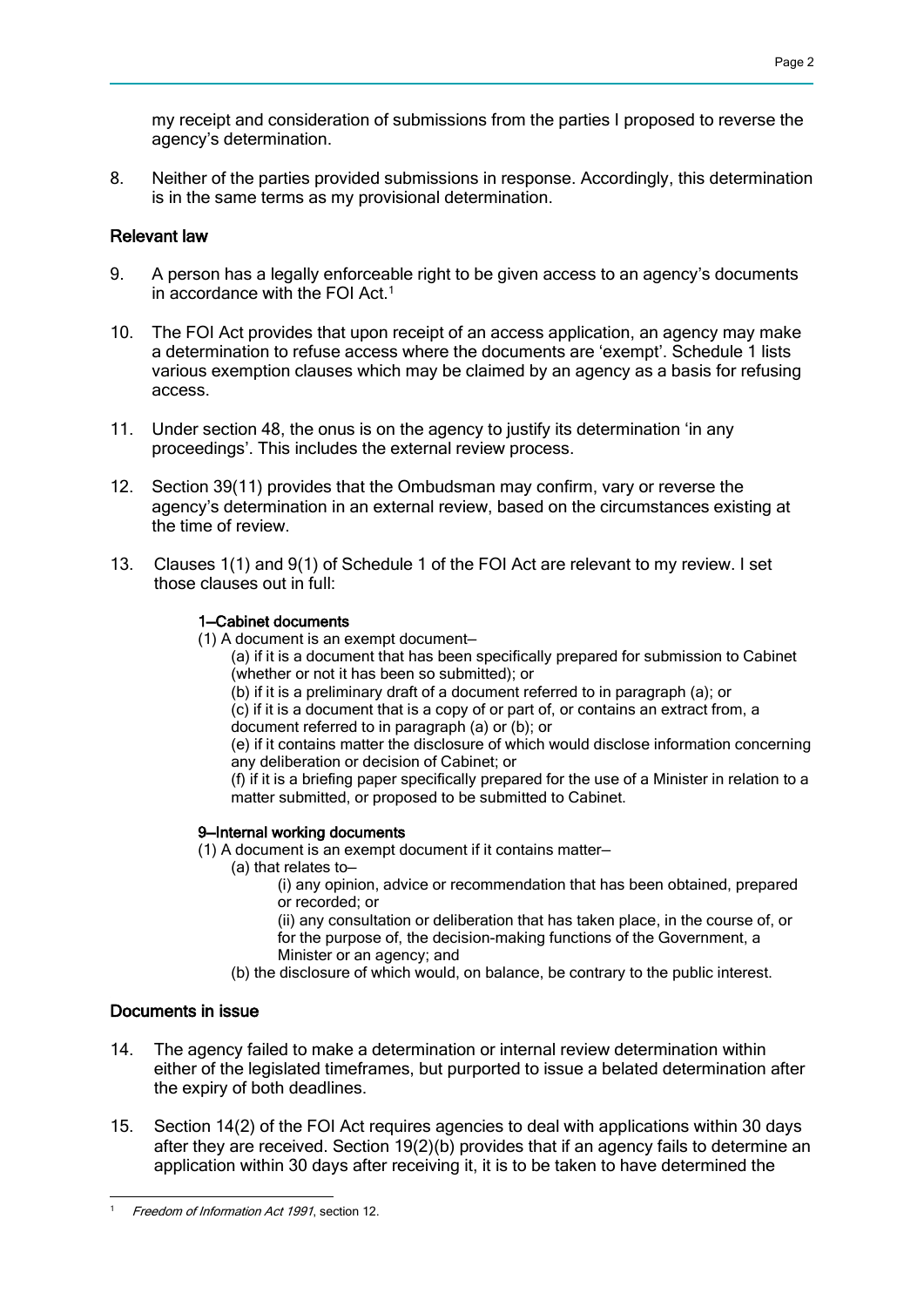application by refusing access to the documents sought. However, section 19(2a) of the FOI Act provides that 'nothing prevents an agency from making a determination to give access to a document on an application after the period within which it was required to deal with the application (and such a determination is to be taken to have been made under this Act)'. In my view, section 19(2a) only has operation when an agency fails to determine an application within 30 days after it is received and has no operation once an applicant has sought an internal review. It should also be noted that section 19(2a) only permits agencies to make belated determinations 'to give access to a document' and cannot be utilised to refuse access. I have therefore treated the agency's purported determination on internal review as further submissions from the agency.

- 16. The agency identified 24 documents within the scope of the application and submitted that it considered 3 documents to be exempt in full, 18 documents to be partially exempt and 3 documents not to be exempt.
- 17. The applicant advised in his application that he is seeking an external review of the agency's claim that documents 1 and 2 are exempt on the basis of clause 1(1) and document 21 is exempt on the basis of clause 9(1).
- 18. Accordingly, only documents 1, 2 and 21 are the subject of this external review.

#### Issues in this review

19. Having regard to the agency's submissions and the exemption clauses provided in Schedule 1 of the FOI Act, it is for me to determine whether to confirm, vary or reverse the agency's deemed refusal in regards to documents 1, 2 and 21.

#### **Consideration**

#### Document 1

20. Document 1 is a Minute to the agency which the agency has claimed to be exempt pursuant to clause 1. Although the agency has neglected to specify a sub-clause, I note that the internal review determination states:

> I have determined that two documents are exempt pursuant to Schedule 1, Clause 1, as the documents contain information that if released could disclose information concerning deliberations or decisions of Cabinet.

- 21. This seems to indicate that the agency has intended to rely upon clause  $1(1)(e)$ , although this is speculation as the agency has not provided any further explanation as to how any part of clause 1(1) applies. I have therefore considered each sub-clause of clause 1.
- 22. As stated, document 1 is a Minute to the agency. From the contents of the document, it appears that the purpose of the Minute was to provide the agency with a status update regarding the new Women's and Children's Hospital (nWCH) in anticipation of an upcoming meeting.
- 23. Noting that there is nothing contained within the document that indicates any intention that the document be submitted to Cabinet, and absent any explanation from the agency, I am not satisfied that clauses  $1(1)(a)$ ,  $1(1)(b)$  or  $1(1)(c)$  are applicable.
- 24. Although document 1 is a briefing paper which was prepared for the use of a Minister, noting the purpose of the paper, as specified above, it does not appear that the document was specifically prepared for the use of a Minister in relation to a matter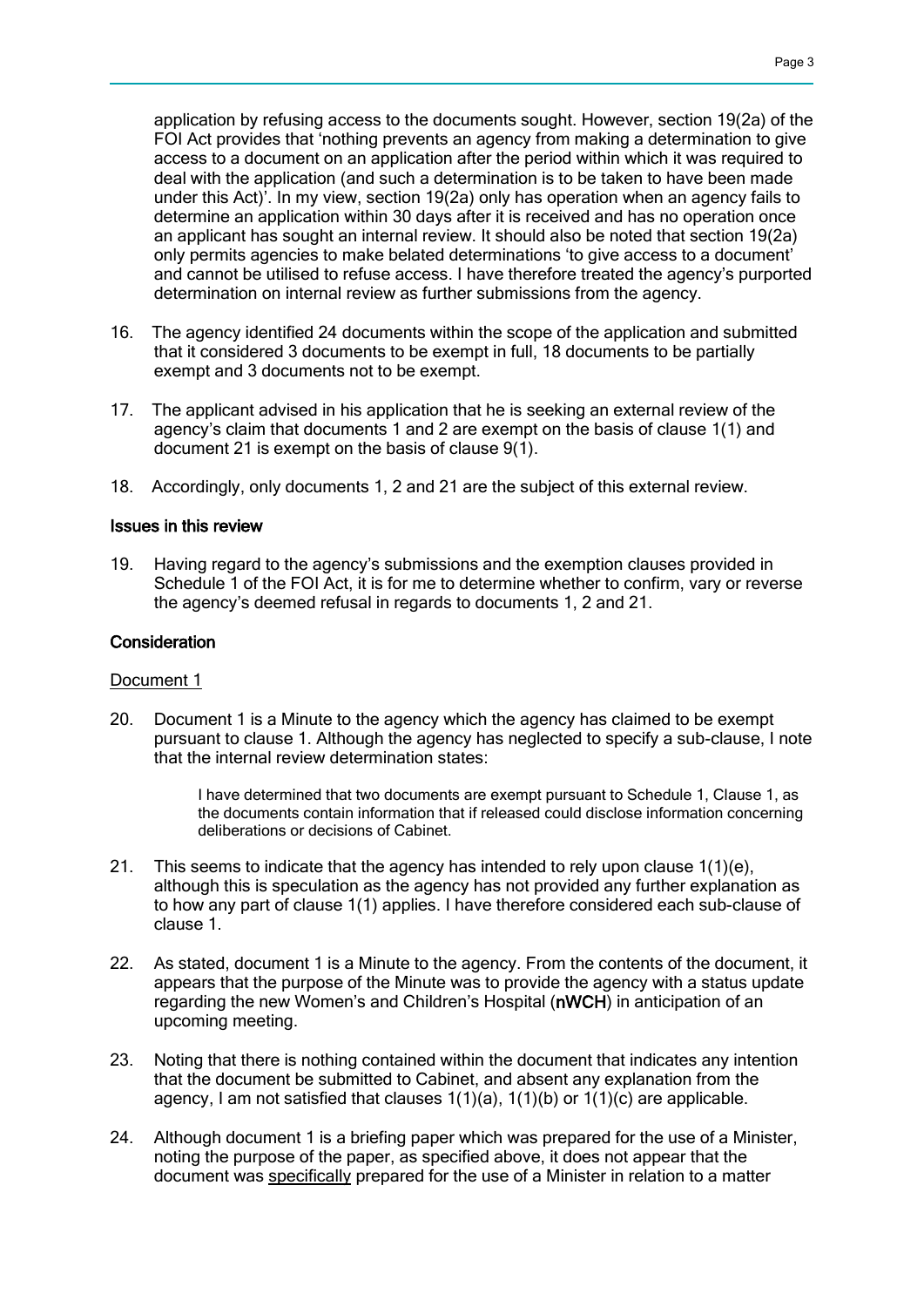submitted, or proposed to be submitted to Cabinet [emphasis added]. I am therefore not satisfied that clause 1(1)(f) is applicable.

- 25. Clause 1(1)(e) poses a broad test, namely whether disclosure would disclose information concerning any deliberation or decision of Cabinet. The wording of 'information concerning any' has the effect of making clause  $1(1)(e)$  broader than any current equivalent provisions in other Australian jurisdictions.2 It captures any information which may be considered to be 'regarding' or 'about' any deliberation or decision of Cabinet.3
- 26. In the matter of *Department of the Premier and Cabinet v van Holst Pellekaan,4* Executive Senior Member Stevens observed the following:

Adopting citations collated by Tilmouth J in *Department of State Development v Pisoni*. the concept of "*deliberation*" has been described in other jurisdictions as relating to Cabinet's "*thinking processes*"<sup>]</sup>, the content of discussions taking place in the Cabinet room, what Cabinet Ministers "had on their minds", the content of Cabinet consideration with a view to making a decision, or "the disclosure of contents... concerning the process of deliberation or decision-making".

- 27. There are two questions to be addressed in the application of clause  $1(1)(e)$ :
	- has there been a relevant deliberation or decision of Cabinet?
	- if so, do the documents contain matter the disclosure of which would disclose information concerning that deliberation or disclosure?5
- 28. Document 1 appears to pre-date any Cabinet discussions that may have been had about the nWCH, although this is not fatal to the application of clause  $1(1)(e)$ .<sup>6</sup>
- 29. I note a particular statement within document 1 which specifies that a Cabinet Submission was proposed to be submitted which would ask Cabinet to note some of the contents of document 1. I am unsure whether this in fact eventuated, however I am not satisfied that 'noting' something can constitute deliberation or a decision.
- 30. I acknowledge that the topic of the nWCH may have been brought up in Cabinet, however, to be exempt under clause 1(1)(e) it is not sufficient that document 1 merely contain topics that were eventually discussed in Cabinet. As mentioned above, the information should speak to Cabinet's thinking processes. Absent any contextual information from the agency and based solely on the contents of the document, I cannot conclude that this is the case.
- 31. I also note the following statement made by the Premier in Parliament on 20 June 2019 regarding the nWCN:

No final cost has been received by the government, and I make that point very clearly. Cabinet has not considered any final costing from the task force that has been charged with the responsibility for developing the new hospital and the proposal to the government.

32. It is my view that document 1 is not exempt pursuant to any part of clause 1.

 $\overline{2}$ 

<sup>&</sup>lt;sup>2</sup> Department of the Premier and Cabinet v van Holst Pellekaan [2018] SACAT 56, [66].<br><sup>3</sup> O'Connor v Leaw Pty Ltd (1994) 42 NSWLR 285 per Rolfe J at page 303.<br><sup>4</sup> [2018] SACAT 56 at [70].<br><sup>5</sup> [2018] SACAT 56, [81].<br><sup>6</sup> [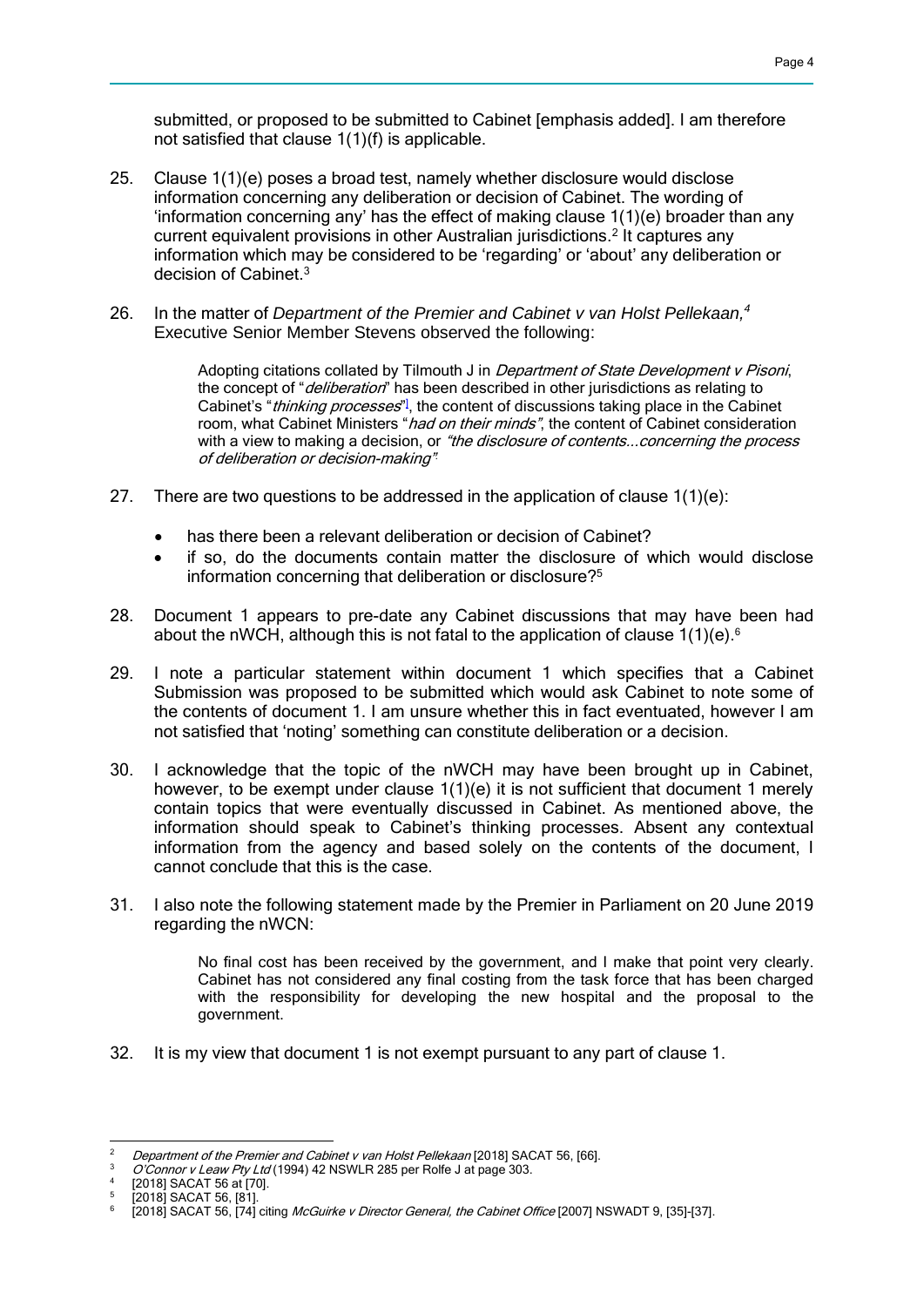### Document 2

- 33. Document 2 comprises two emails. As with document 1, the agency has not specified which part of clause 1 it has relied upon.
- 34. I do not consider it likely that the emails were prepared for submission to Cabinet and therefore do not consider clauses  $1(1)(a)$ ,  $1(1)(b)$  or  $1(1)(c)$  to be applicable.
- 35. I note that the first email contains an extract from a briefing document, however there is no evidence that the briefing document was specifically prepared for the use of a Minister in relation to a matter submitted, or proposed to be submitted to Cabinet. I do not consider document 2 to be exempt pursuant to clause 1(1)(f).
- 36. The emails discuss whether a particular cost associated with nWCH should be included in the briefing. I again note the statement made by the Premier on 20 June 2019, which postdates document 2.
- 37. As with document 1, the contents of document 2 alone are not sufficient to conclude that the contents contained therein reveal a deliberation or decision of Cabinet.
- 38. It is therefore my view that document 2 is not exempt pursuant to any part of clause 1.

#### Document 21

- 39. Document 21 is a briefing which annexes two documents regarding the nWCH project.
- 40. The scope of clause 9(1)(a) is wide, particularly given the words 'that relates to'. The 'opinion, advice or recommendation' must nevertheless have been obtained, prepared or recorded, or the 'consultation or deliberation' must have taken place 'in the course of, or for the purpose of, the decision making functions of the Government, a Minister or an agency'.
- 41. I am satisfied that document 21 meets the requirements of clause 9(1)(a). I now turn to consider the public interest test.
- 42. The Administrative Appeals Tribunal in Re Lianos and Secretary to the Department of Social Security made the following observations, with which I agree, in relation to how the public interest for and against disclosure is to be weighed when considering internal working documents:<sup>7</sup>

Relevant considerations include matters such as the age of the documents; the importance of the issues discussed; the continuing relevance of those issues in relation to matters still under consideration; the extent to which premature disclosure may reveal sensitive information that may be "misunderstood or misapplied by an ill-informed public"; the extent to which the subject matter of the documents is already within the public knowledge; the status of the persons between whom and the circumstances in which the communications passed; the need to preserve confidentiality having regard to the subject matter of the communication and the circumstances in which it was made. Underlying all these factors is the need to consider the extent to which disclosure of the documents would be likely to impede or have an adverse effect upon the efficient administration of the agency concerned …

43. The agency has stated only that:

<sup>-</sup>7 Re Lianos and Secretary to the Department of Social Security [1985] AATA 38, [81].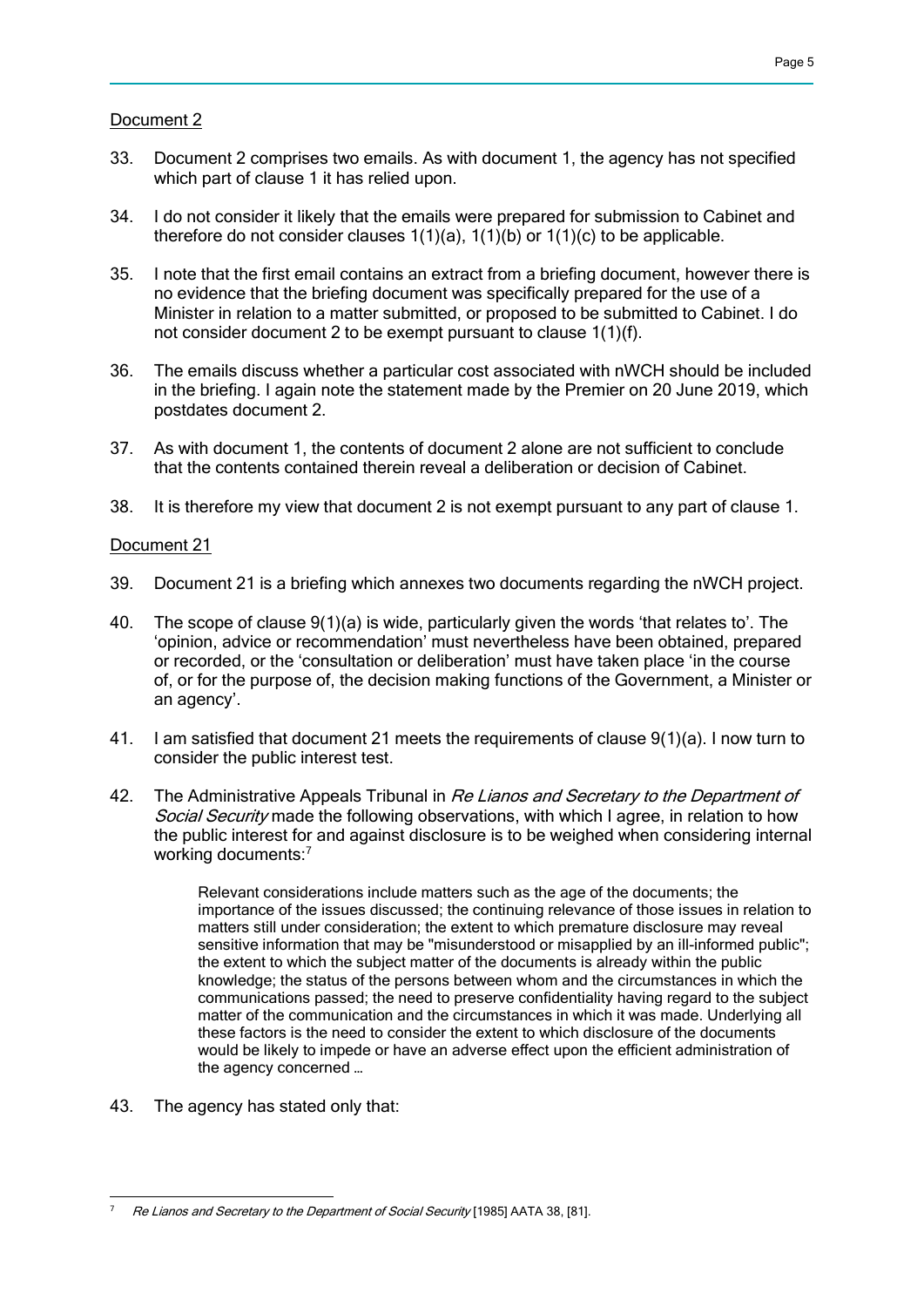The disclosure of which would be contrary to the public [sic] as disclosure of the information has the potential to mislead the public into believing this was the final decision considered by the Government and could create unnecessary debate

- 44. I remind the agency that it must engage in a 'public interest balancing process' in applying the public interest test.<sup>8</sup> It is not sufficient to merely identify one factor contrary to disclosure and subsequently draw the conclusion that the information is exempt.
- 45. Additionally, I do not agree with the factor identified by the agency. I consider that any person with an interest in the contents of document 21 would be sufficiently informed on the topic of the nWCHN such that the information would not be misleading.
- 46. I also note that the annexed project documents appear to be final versions. This is evident from the polished nature of the documents and the 'version control' table contained within the first annexure. I acknowledge that in regards to internal working documents there is generally public interest in promoting frank and candid discussion of options within an agency, however in my view this is far less relevant to a polished and finalised document.
- 47. Having reviewed document 21 and the submissions from the agency and applicant, I have identified the following public interest factors:

In favour of disclosure:

- furthering the objects of the FOI Act
- the importance of transparency and accountability regarding large-scale project and allowing public scrutiny of government decisions in relation to those projects
- the importance of transparency and accountability in substantial government expenditure, particularly in light of the economic impact of covid-19.
- the public interest in fulfilment of major commitments made by government
- the age of the document noting that the Planning and Design phase of the project is largely over
- the public interest in health service capabilities, particularly in light of the current concerns surrounding covid-19.

Contrary to disclosure:

- the agency's objection
- the amount of information contained in the document that is not already publicly available.
- 48. It is my view that the factors in favour of disclosure are particularly significant in this instance and clearly outweigh those contrary to disclosure such that disclosure of the document is in the public interest rather than contrary to it. Therefore, I am not satisfied that document 21 is exempt pursuant to clause 9(1).

### **Comment**

- 49. I consider it appropriate to briefly comment on the conduct of the agency.<sup>9</sup> I emphasise that my view of the agency's conduct is not part of the reasoning for my determination.
- 50. The agency failed to make a determination or internal review determination within the legislated timeframes. Additionally, the applicant agreed to an informal extension of time for an internal review determination to be issued, however the agency also failed to meet this deadline.

<sup>-</sup><sup>8</sup> Ipex Information Technology Group Pty Ltd v Department of Information Technology Services SA (1997) 192 LSJS 54, 70.

<sup>&</sup>lt;sup>9</sup> Freedom of Information Act 1991, section 39(16).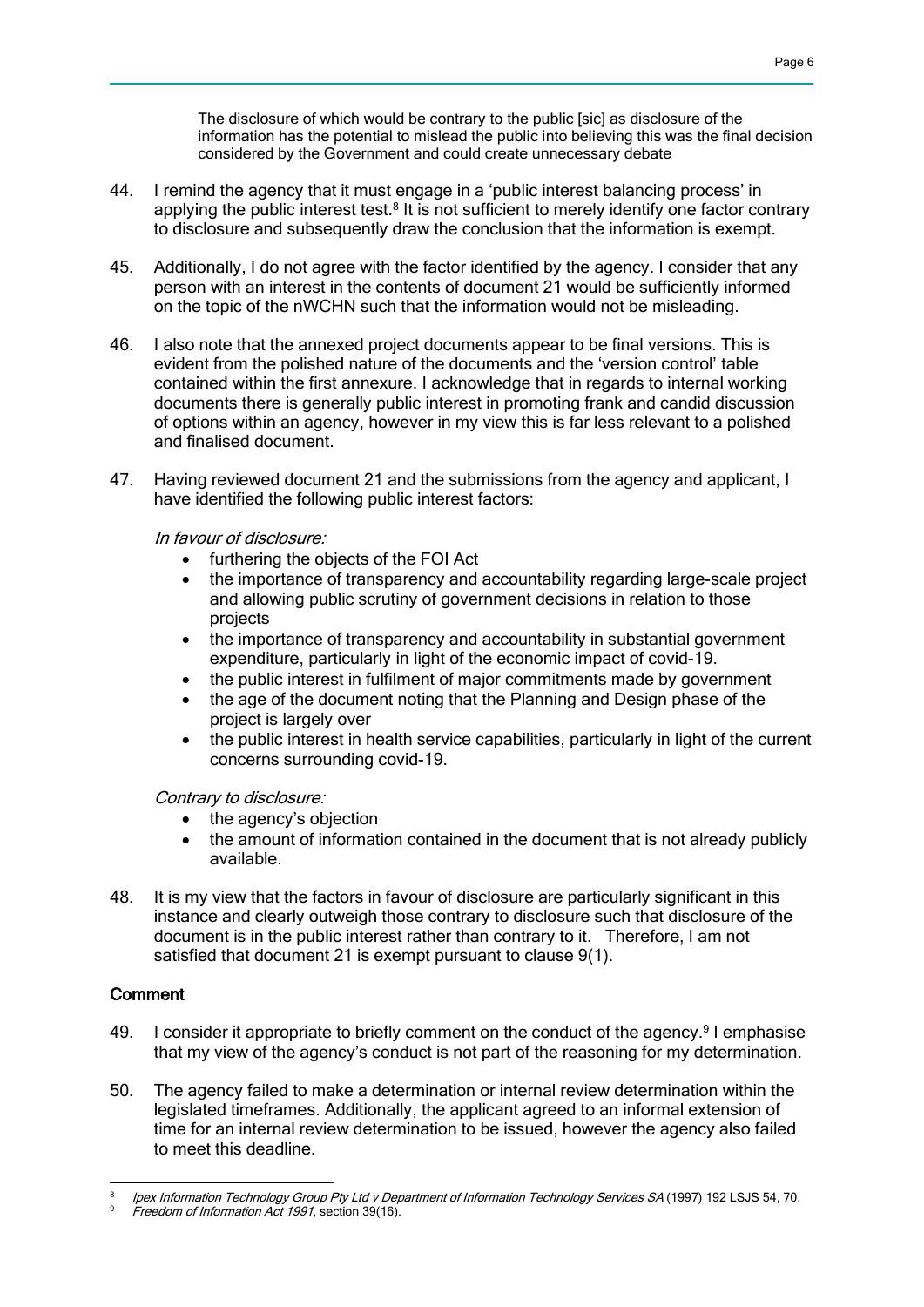- 51. It is also my view that the agency has fallen far short of its requirements under the FOI Act in drafting its belated internal review determination.
- 52. The FOI Act says that on receipt of an access application, if an agency makes a determination to refuse access to the requested documents, it must give reasons in its notice of determination.10 Agencies must link the exemptions claimed to the actual contents of the documents, rather than make 'blanket' claims over the documents. This issue was discussed in the Ombudsman's recent 2014 audit.<sup>11</sup>
- 53. The agency has done little more than rely upon the wording of the exemption clauses to claim that they apply. No further explanation has been provided as to how the documents in issue may be exempt. As I have already stated, a sub-clause was not even identified in relying upon clause 1(1).
- 54. The agency also identified only one public interest factor in regards to document 21, neglecting to consider any of the many public interest factors in favour of disclosure.
- 55. In light of my comment regarding the agency's conduct, it is my view that it is in the public interest to publish my final determination pursuant to section 39(14) of the FOI Act.

### **Determination**

56. In light of my views above, I reverse the agency's determination such that documents 1, 2 and 21 be released in full.

 $\bigwedge$ 

Wayne Lines SA OMBUDSMAN

28 August 2020

<sup>-</sup>Freedom of Information Act 1991, section 23(2)(f).

See 'An audit of state government departments' implementation of the Freedom of Information Act 1991 (SA), May 2014, Part 7A, available at http://www.ombudsman.sa.gov.au/wp-content/uploads/An-audit-of-state-goverment-departmentsimplementation-of-the-Freedom-of-Information-Act-1991-SA1.pdf.